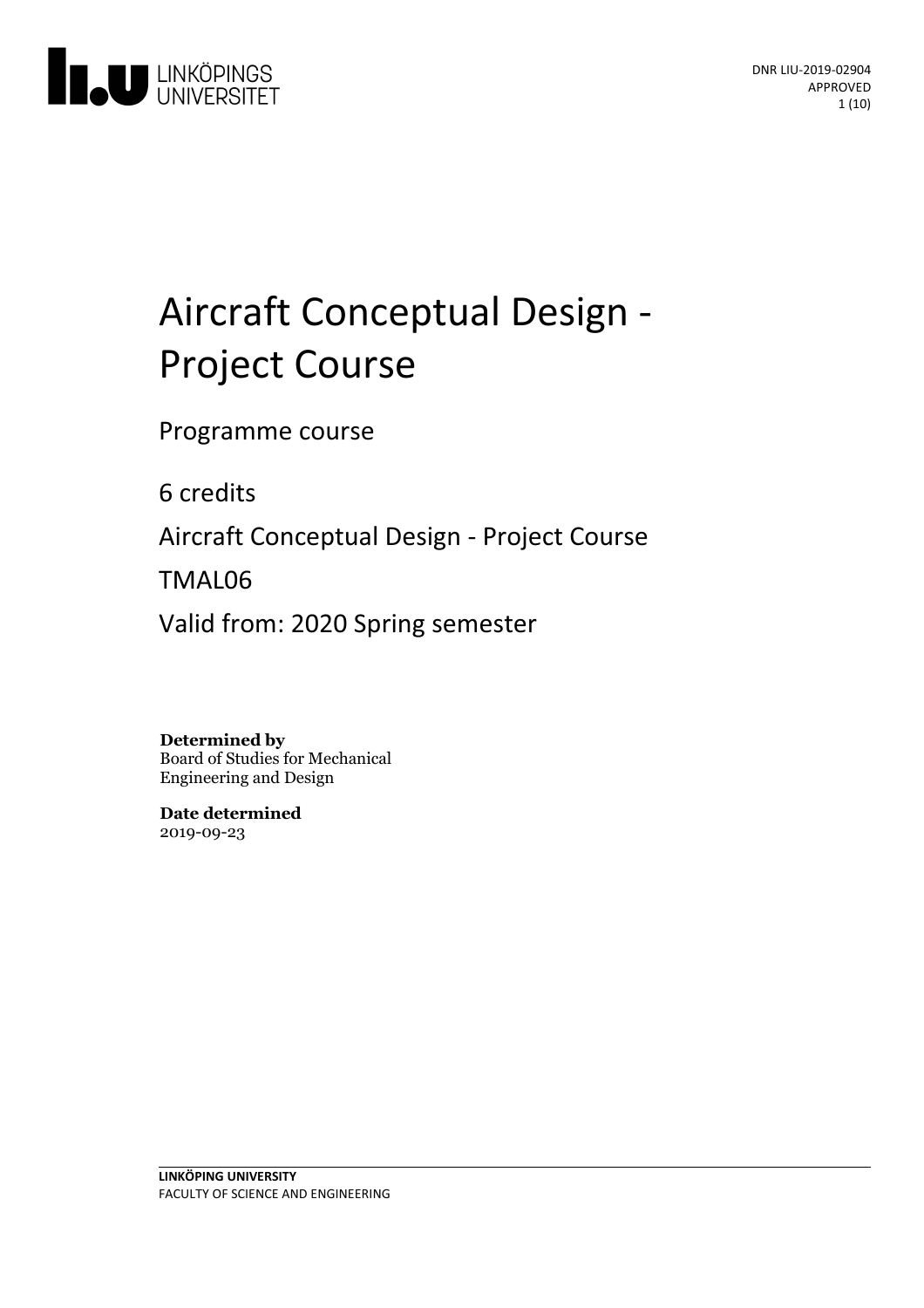# Main field of study

Aeronautical Engineering, Mechanical Engineering

Course level

Second cycle

## Advancement level

A1X

# Course offered for

- Master's Programme in Aeronautical Engineering
- Mechanical Engineering, M Sc in Engineering

## Entry requirements

Note: Admission requirements for non-programme students usually also include admission requirements for the programme and threshold requirements for progression within the programme, or corresponding.

# Prerequisites

Aircraft and vehicle design, Aircraft conceptual design, Aerodynamics, Flight Mechanics

# Intended learning outcomes

The goal is for the student to become proficient in aircraft conceptual design from the ground up given predefined mission requirements. It includes all steps from a blank paper to a final aircraft geometry. This is done through a realistic design project that is initiated within this course and continues in subsequent project courses.

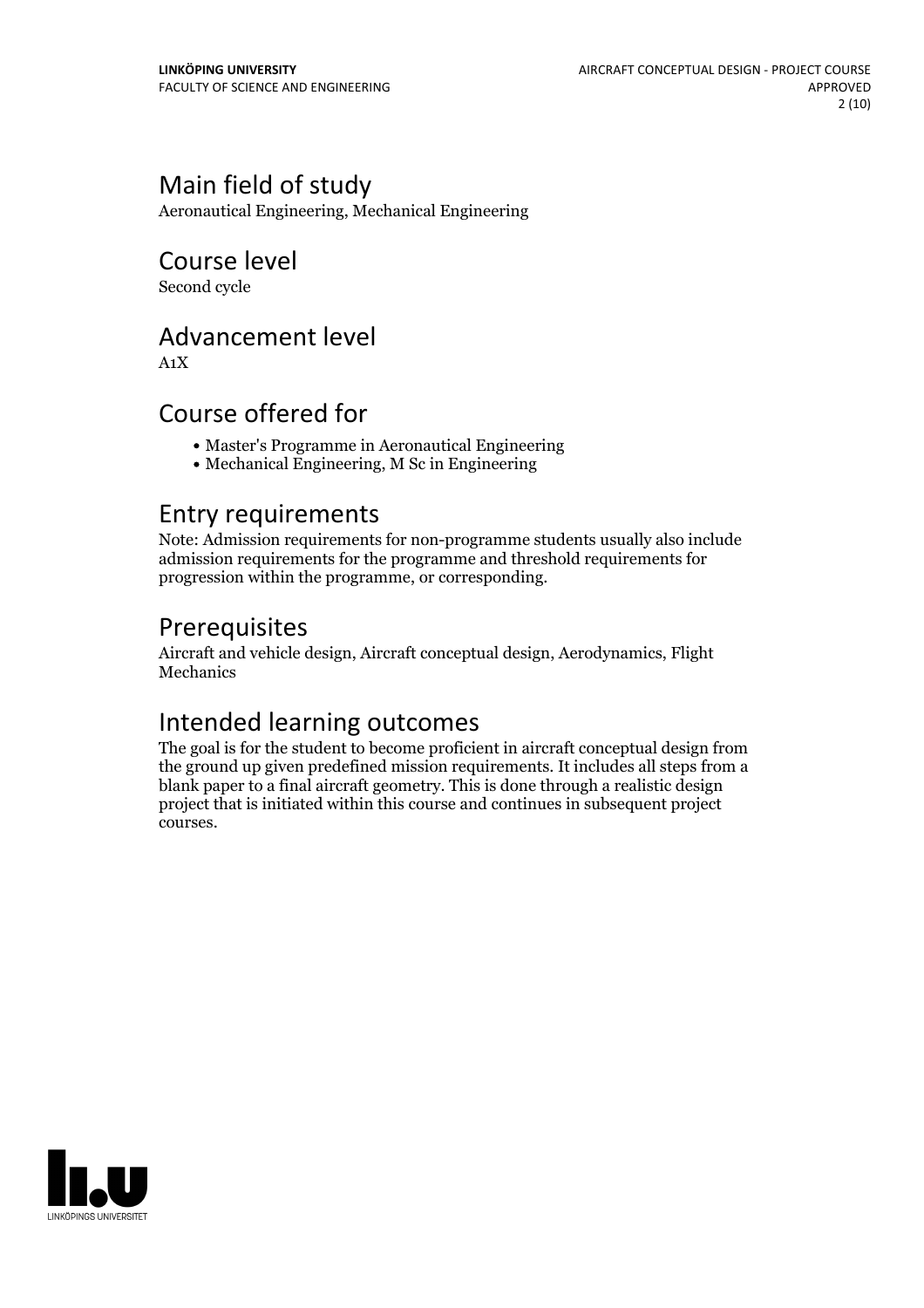# Course content

Aircraft Conceptual Design with focus on general aviation. This includes

- Concept generation
- Concept selection
- Basic sizing/optimization
- Concept refinement, such as
	- Weight prediction
		- Aerodynamics
		- Propulsion
		- Stability and control
		- $\circ$  Performance
- Basic CAD modelling

# Teaching and working methods

Supervised group meetings and presentations. Lectures on specific topics may occur.

# Examination

| PRA <sub>1</sub>                     | Project assignment | 6 credits | U.G |
|--------------------------------------|--------------------|-----------|-----|
| Grades are given as 'Fail' or 'Pass' |                    |           |     |

## Grades

Two grade scale, older version, U, G

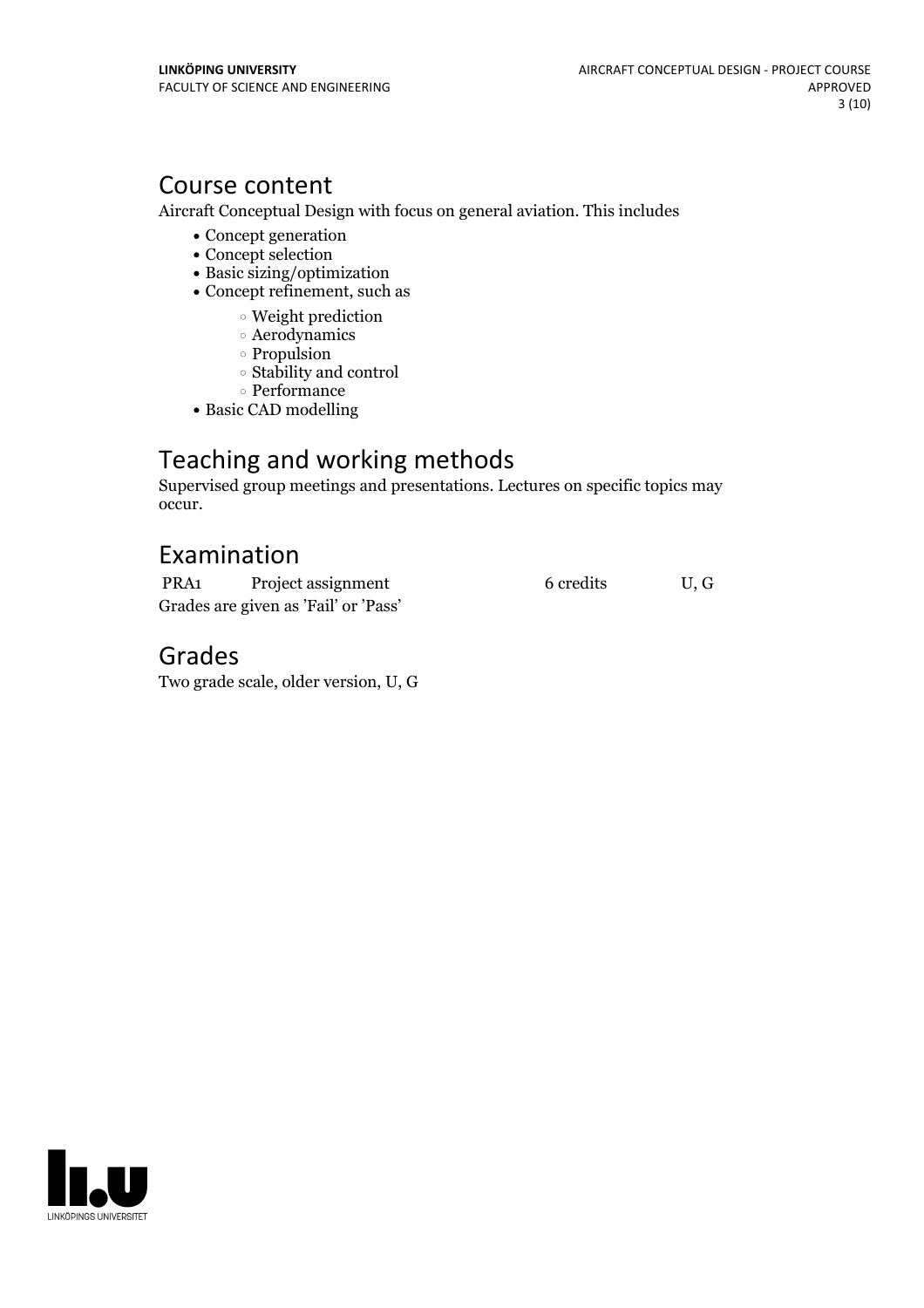# Other information

#### **About teaching and examination language**

The teaching language is presented in the Overview tab for each course. The examination language relates to the teaching language as follows:

- If teaching language is Swedish, the course as a whole or in large parts, is taught in Swedish. Please note that although teaching language is Swedish, parts of the course could be given in English. Examination language is
- Swedish.<br>• If teaching language is Swedish/English, the course as a whole will be taught in English if students without prior knowledge of the Swedish language participate. Examination language is Swedish or English
- $\bullet$  If teaching language is English, the course as a whole is taught in English. Examination language is English.

#### **Other**

The course is conducted in a manner where both men's and women's

experience and knowledge are made visible and developed. The planning and implementation of <sup>a</sup> course should correspond to the course syllabus. The course evaluation should therefore be conducted with the course syllabus as a starting point.

## Department

Institutionen för ekonomisk och industriell utveckling

# Director of Studies or equivalent

Mikael Axin

## Examiner

David Lundström

# Course website and other links

# Education components

Preliminary scheduled hours: 48 h Recommended self-study hours: 112 h

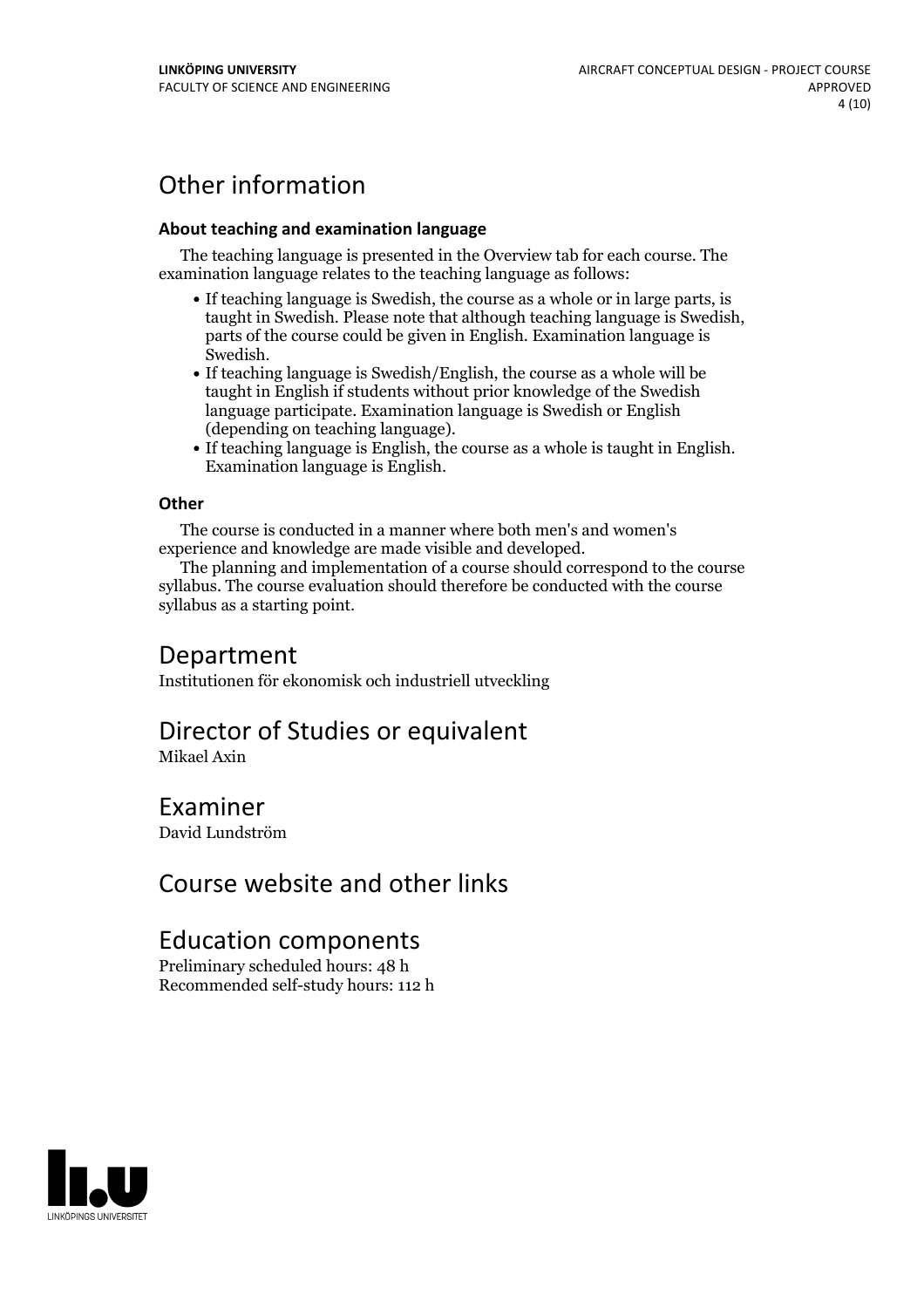# Course literature

#### **Books**

Gudmundsson, Snorri, (2014) *General aviation aircraft design : applied methods and procedures* 1st ed. Kidlington, Oxford, UK ; Waltham, MA : Butterworth- Heinemann, <sup>2014</sup> ISBN: 9780123973085, 9780123973290

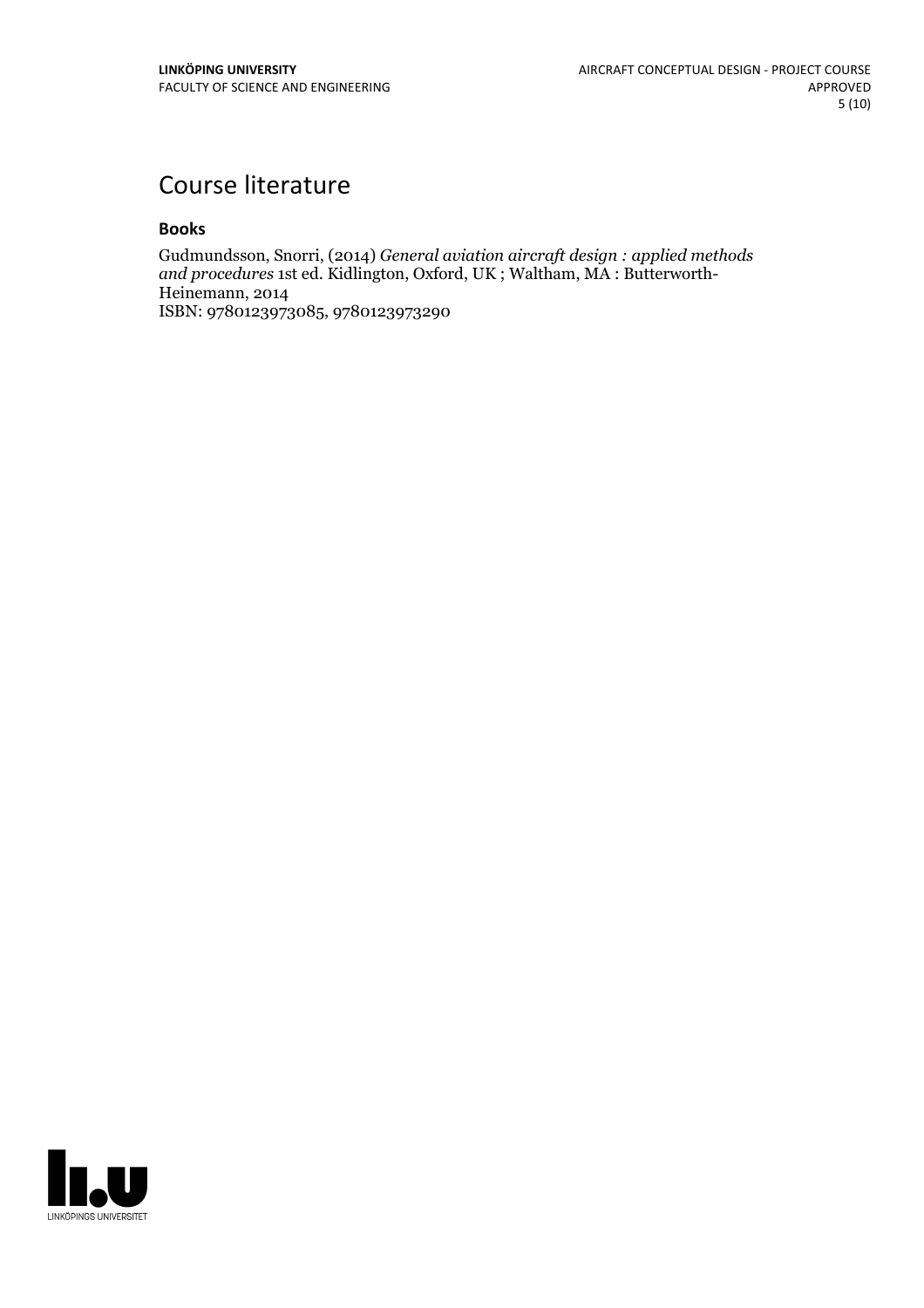# **Common rules**

## **Course syllabus**

A syllabus must be established for each course. The syllabus specifies the aim and contents of the course, and the prior knowledge that a student must have in order to be able to benefit from the course.

## **Timetabling**

Courses are timetabled after a decision has been made for this course concerning its assignment to a timetable module.

### **Interrupting a course**

The vice-chancellor's decision concerning regulations for registration, deregistration and reporting results (Dnr LiU-2015-01241) states that interruptions in study are to be recorded in Ladok. Thus, all students who do not participate in a course for which they have registered must record the interruption, such that the registration on the course can be removed. Deregistration from <sup>a</sup> course is carried outusing <sup>a</sup> web-based form: https://www.lith.liu.se/for-studenter/kurskomplettering?l=en.

## **Cancelled courses**

Courses with few participants (fewer than 10) may be cancelled or organised in a manner that differs from that stated in the course syllabus. The Dean is to deliberate and decide whether a course is to be cancelled or changed from the course syllabus.

## **Guidelines relatingto examinations and examiners**

For details, see Guidelines for education and examination for first-cycle and second-cycle education at Linköping University, http://styrdokument.liu.se/Regelsamling/VisaBeslut/917592.

An examiner must be employed as a teacher at LiU according to the LiU Regulations for Appointments

(https://styrdokument.liu.se/Regelsamling/VisaBeslut/622784). For courses in second-cycle, the following teachers can be appointed as examiner: Professor (including Adjunct and Visiting Professor), Associate Professor (including Adjunct), Senior Lecturer (including Adjunct and Visiting Senior Lecturer), Research Fellow, or Postdoc. For courses in first-cycle, Assistant Lecturer (including Adjunct and Visiting Assistant Lecturer) can also be appointed as examiner in addition to those listed for second-cycle courses. In exceptional cases, a Part-time Lecturer can also be appointed as an examiner at both first- and second cycle, see Delegation of authority for the Board of Faculty of Science and Engineering.

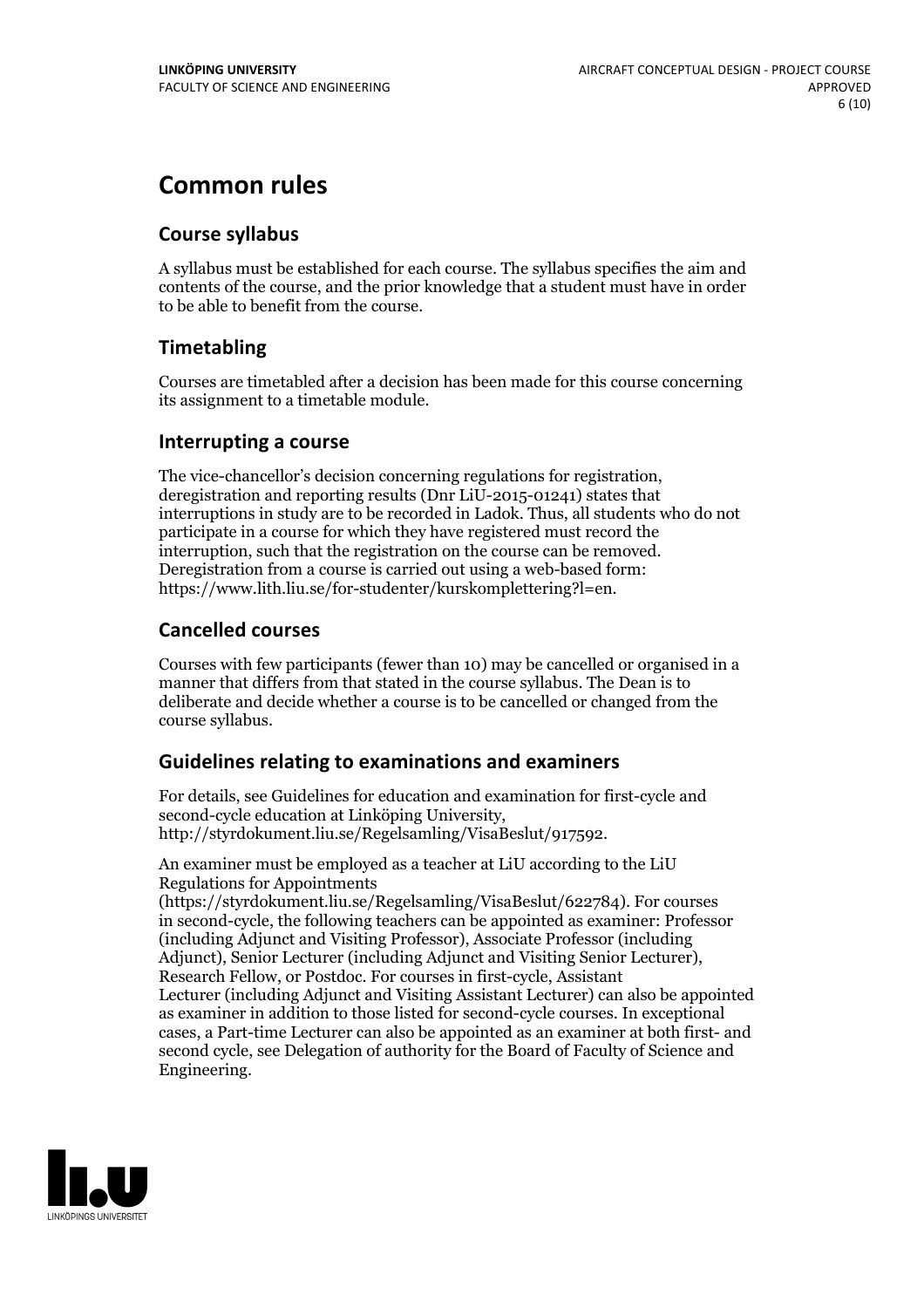## **Forms of examination**

#### **Examination**

Written and oral examinations are held at least three times a year: once immediately after the end of the course, once in August, and once (usually) in one of the re-examination periods. Examinations held at other times are to follow a decision of the board of studies.

Principles for examination scheduling for courses that follow the study periods:

- courses given in VT1 are examined for the first time in March, with re-examination in June and August
- courses given in VT2 are examined for the first time in May, with re-examination in August and October
- courses given in HT1 are examined for the first time in October, with re-examination in January and August
- courses given in HT2 are examined for the first time in January, with re-examination in March and in August.

The examination schedule is based on the structure of timetable modules, but there may be deviations from this, mainly in the case of courses that are studied and examined for several programmes and in lower grades (i.e. 1 and 2).

Examinations for courses that the board of studies has decided are to be held in alternate years are held three times during the school year in which the course is given according to the principles stated above.

Examinations for courses that are cancelled orrescheduled such that they are not given in one or several years are held three times during the year that immediately follows the course, with examination scheduling that corresponds to the scheduling that was in force before the course was cancelled or rescheduled.

When a course is given for the last time, the regular examination and two re-<br>examinations will be offered. Thereafter, examinations are phased out by offering three examinations during the following academic year at the same times as the examinations in any substitute course. If there is no substitute course, three examinations will be offered during re-examination periods during the following academic year. Other examination times are decided by the board of studies. In all cases above, the examination is also offered one more time during the academic year after the following, unless the board of studies decides otherwise.

If a course is given during several periods of the year (for programmes, or on different occasions for different programmes) the board or boards of studies determine together the scheduling and frequency of re-examination occasions.

#### **Registration for examination**

In order to take an examination, a student must register in advance at the Student Portal during the registration period, which opens 30 days before the date of the examination and closes 10 days before it. Candidates are informed of the location of the examination by email, four days in advance. Students who have not

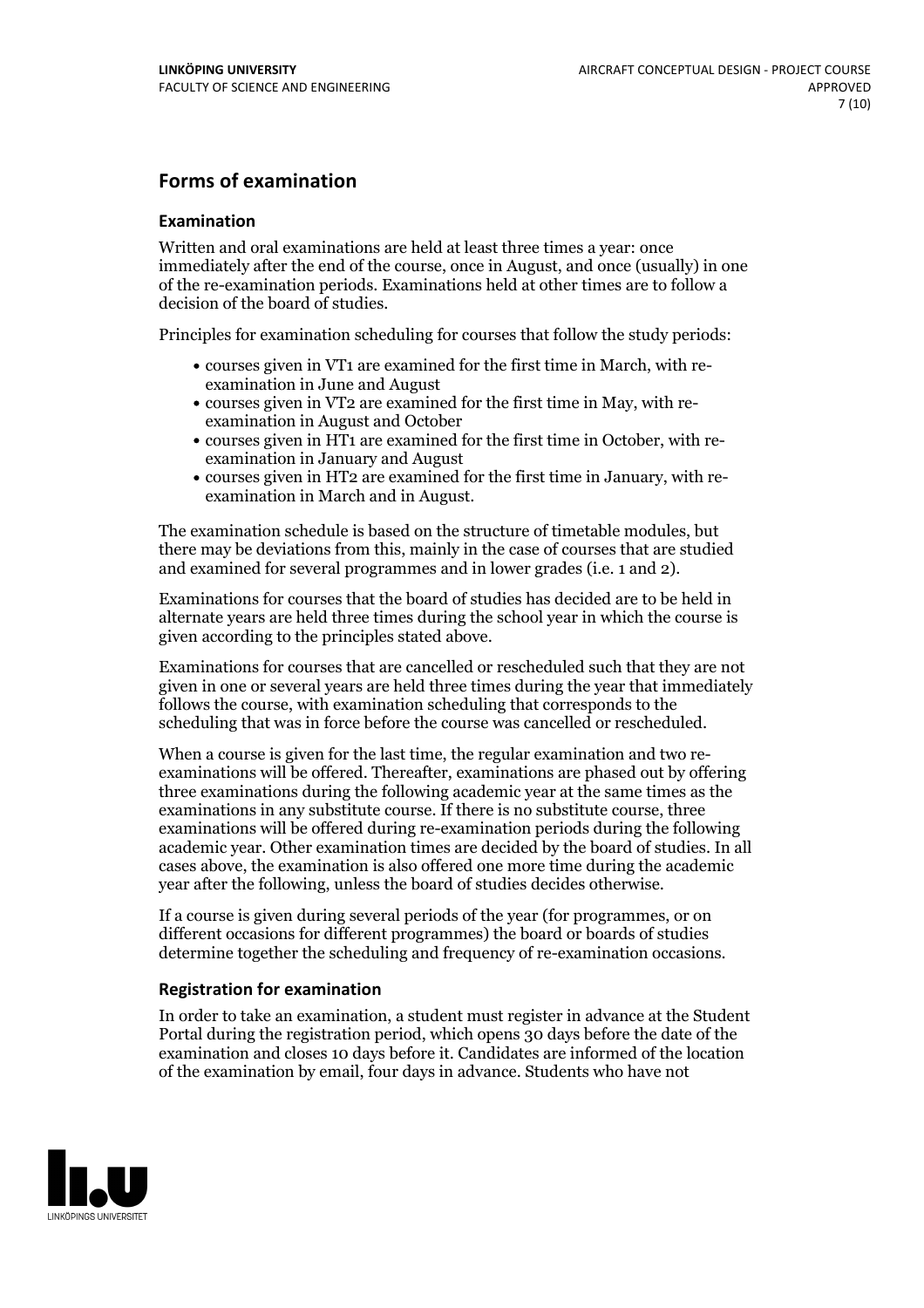registered for an examination run the risk of being refused admittance to the examination, if space is not available.

Symbols used in the examination registration system:

\*\* denotes that the examination is being given for the penultimate time.

\* denotes that the examination is being given for the last time.

#### **Code of conduct for students during examinations**

Details are given in a decision in the university's rule book: http://styrdokument.liu.se/Regelsamling/VisaBeslut/622682.

#### **Retakes for higher grade**

Students at the Institute of Technology at LiU have the right to retake written examinations and computer-based examinations in an attempt to achieve a higher grade. This is valid for all examination components with code "TEN" and "DAT". The same right may not be exercised for other examination components, unless otherwise specified in the course syllabus.

A retake is not possible on courses that are included in an issued degree diploma.

#### **Retakes of other forms of examination**

Regulations concerning retakes of other forms of examination than written examinations and computer-based examinations are given in the LiU guidelines

http://styrdokument.liu.se/Regelsamling/VisaBeslut/917592.

#### **Plagiarism**

For examinations that involve the writing of reports, in cases in which it can be assumed that the student has had access to other sources (such as during project work, writing essays, etc.), the material submitted must be prepared in accordance with principles for acceptable practice when referring to sources (references or quotations for which the source is specified) when the text, images, ideas, data,  $\vec{e}$  etc. of other people are used. It is also to be made clear whether the author has reused his or her own text, images, ideas, data, etc. from previous examinations, such as degree projects, project reports, etc. (this is sometimes known as "self- plagiarism").

A failure to specify such sources may be regarded as attempted deception during examination.

#### **Attempts to cheat**

In the event of <sup>a</sup> suspected attempt by <sup>a</sup> student to cheat during an examination, or when study performance is to be assessed as specified in Chapter <sup>10</sup> of the Higher Education Ordinance, the examiner is to report this to the disciplinary board of the university. Possible consequences for the student are suspension from study and a formal warning. More information is available at https://www.student.liu.se/studenttjanster/lagar-regler-rattigheter?l=en.

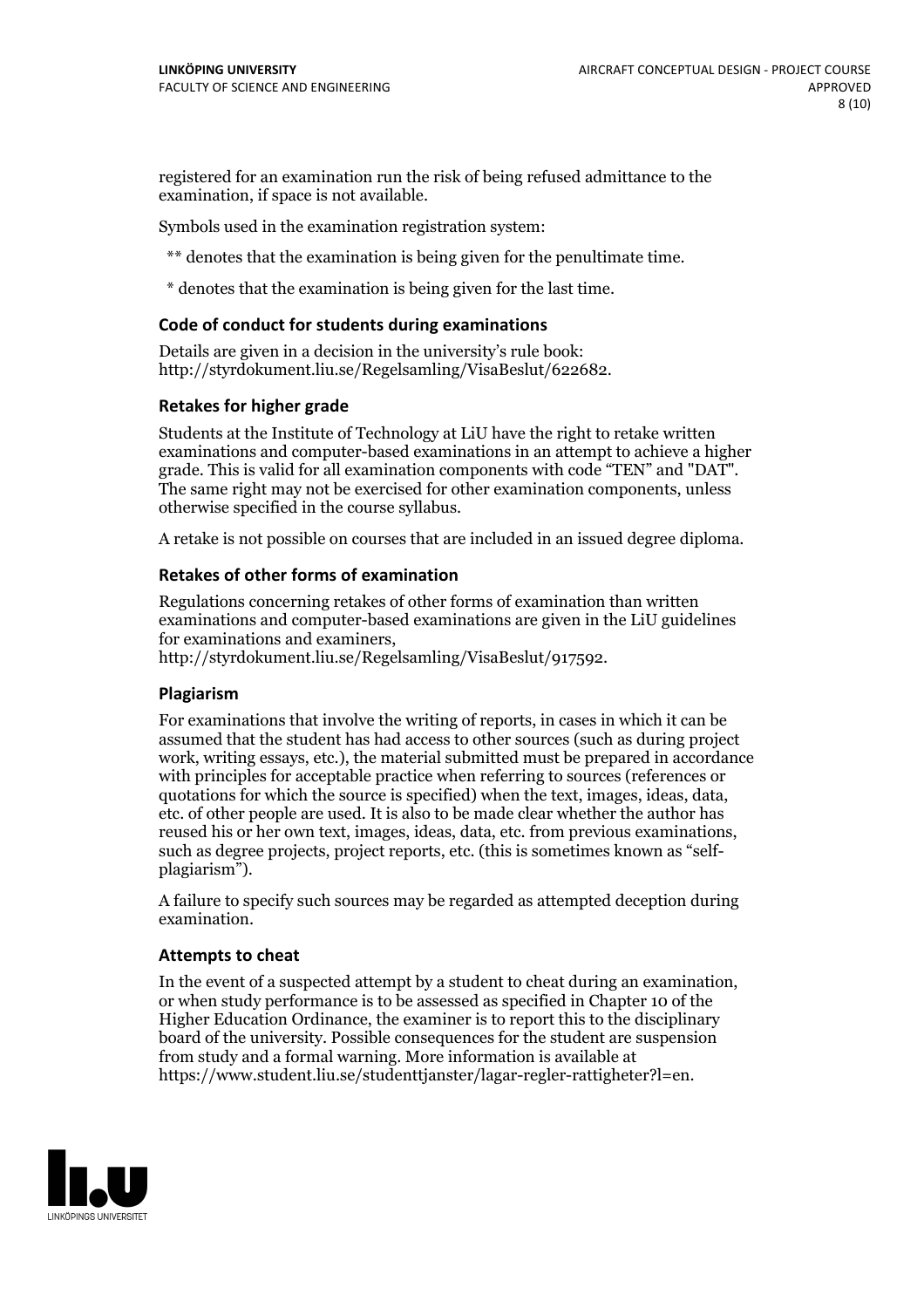#### **Grades**

The grades that are preferably to be used are Fail (U), Pass (3), Pass not without distinction  $(4)$  and Pass with distinction  $(5)$ .

- 1. Grades U, 3, 4, 5 are to be awarded for courses that have written
- examinations. 2. Grades Fail (U) and Pass (G) may be awarded for courses with <sup>a</sup> large degree of practical components such as laboratory work, project work and group work. 3. Grades Fail (U) and Pass (G) are to be used for degree projects and other
- independent work.

#### **Examination components**

- 
- 1. Grades U, 3, 4, <sup>5</sup> are to be awarded for written examinations (TEN). 2. Examination components for which the grades Fail (U) and Pass (G) may be awarded are laboratory work (LAB), project work (PRA), preparatory written examination (KTR), oral examination (MUN), computer-based
- examination (DAT), home assignment (HEM), and assignment (UPG). 3. Students receive grades either Fail (U) or Pass (G) for other examination components in which the examination criteria are satisfied principally through active attendance such as other examination (ANN), tutorial group (BAS) or examination item (MOM). 4. Grades Fail (U) and Pass (G) are to be used for the examination
- components Opposition (OPPO) and Attendance at thesis presentation (AUSK) (i.e. part of the degree project).

For mandatory components, the following applies: If special circumstances prevail, and if it is possible with consideration of the nature of the compulsory component, the examiner may decide to replace the compulsory component with another equivalent component. (In accordance with the LiU Guidelines for education and examination for first-cycle and second-cycle education at Linköping University, http://styrdokument.liu.se/Regelsamling/VisaBeslut/917592).

For written examinations, the following applies: If the LiU coordinator for students with disabilities has granted a student the right to an adapted examination for a written examination in an examination hall, the student has the right to it. If the coordinator has instead recommended for the student an adapted examination or alternative form of examination, the examiner may grant this if the examiner assesses that it is possible, based on consideration of the course objectives. (In accordance with the LiU Guidelines for education and examination for first-cycle and second-cycle education at Linköping University, http://styrdokument.liu.se/Regelsamling/VisaBeslut/917592).

The examination results for a student are reported at the relevant department.

## **Regulations (applyto LiU in its entirety)**

The university is a government agency whose operations are regulated by